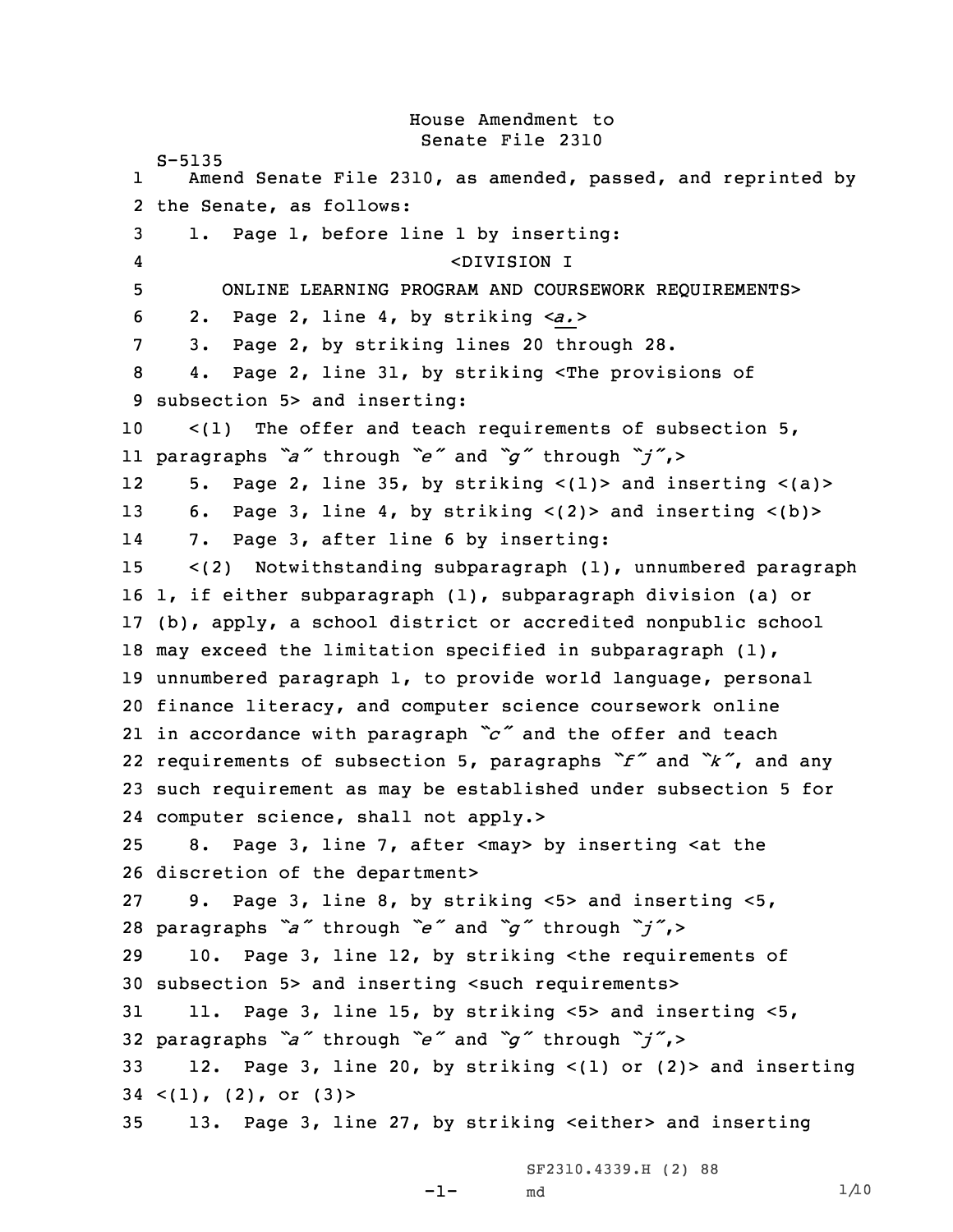1 <any>

214. Page 4, after line 6 by inserting:

 <(3) An online learning platform offered, subject to the initial availability of federal funds, by the department in collaboration with one or more area education agencies or in partnership with school districts and accredited nonpublic schools. The online learning platform may deliver distance education to secondary students, including students receiving independent private instruction as defined in section 299A.1, subsection 2, paragraph *"b"*, competent private instruction under section 299A.2, or private instruction by <sup>a</sup> nonlicensed person under section 299A.3, provided the coursework offered by the online learning platform is taught and supervised by <sup>a</sup> teacher licensed under chapter 272 who has online learning experience and the course content meets the requirements established by rule pursuant to section 256.7, subsection 32, paragraph *"c"*. The department and the area education agencies operating online learning programs pursuant to section 273.16 shall coordinate to ensure the most effective use of resources and delivery of services. Federal funds, if available, may be used to offset what would otherwise be costs to school districts for participation in the program.>

23 15. Page 4, by striking line 11 and inserting: 24 *<c.* Private providers utilized to provide courses byCourses 25 provided by private providers to <sup>a</sup> school>

26 16. Page 5, after line 25 by inserting:

27 <Sec. \_\_\_. Section 279.10, Code 2020, is amended by adding 28 the following new subsection:

 NEW SUBSECTION. 3. *a.* For the school year beginning July 1, 2020, and ending June 30, 2021, any instruction provided in accordance with <sup>a</sup> return-to-learn plan submitted by <sup>a</sup> school district or accredited nonpublic school to the department of education in response to <sup>a</sup> proclamation of <sup>a</sup> public health disaster emergency, issued by the governor pursuant to section 29C.6 and related to COVID-19, shall be deemed to meet the

 $-2-$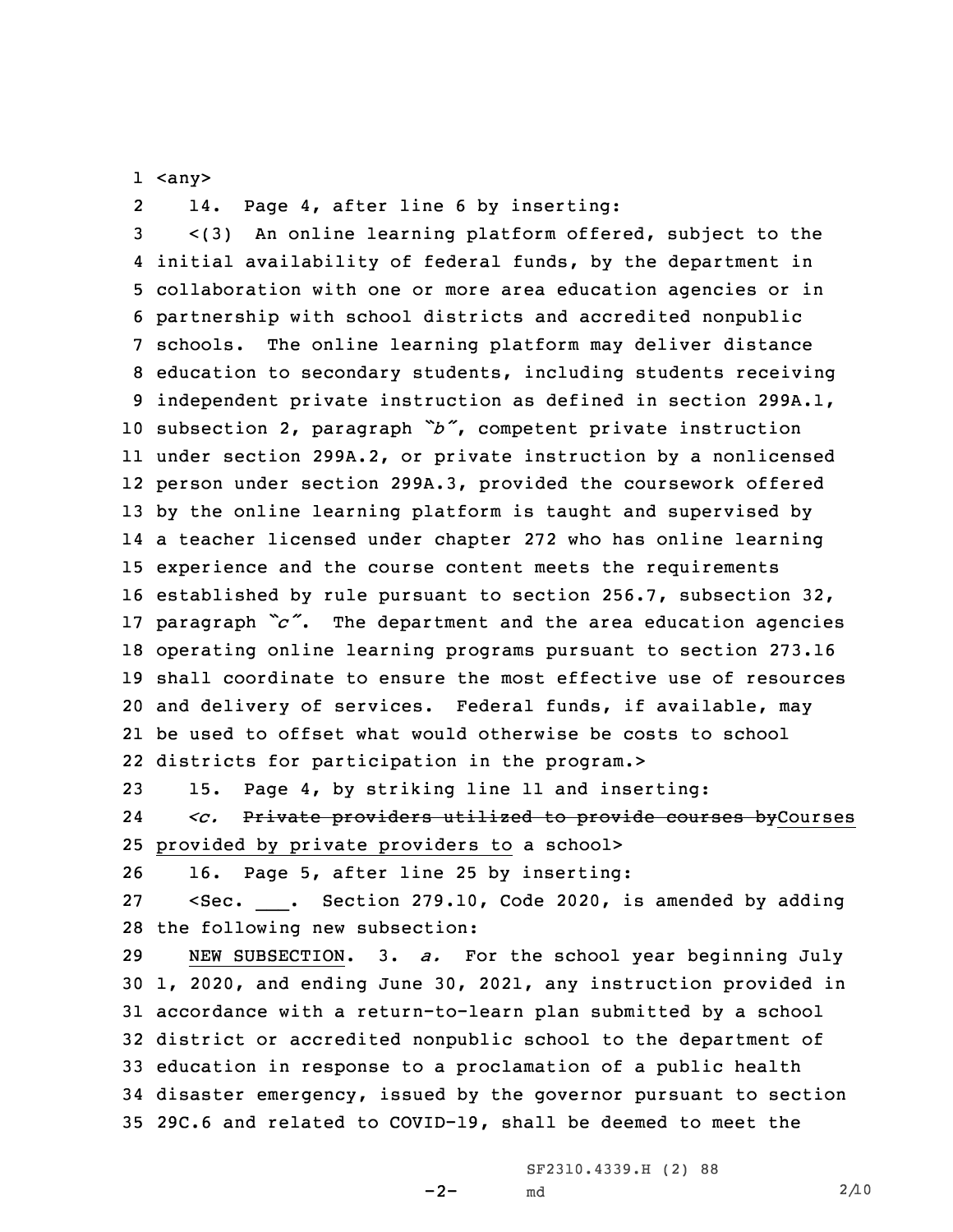requirements of subsection 1, regardless of the nature, location, or medium of instruction if the return-to-learn plan contains the minimum number of days or hours as required by subsection 1. *b.* This subsection is repealed on July 1, 2021.> 17. Page 5, after line 26 by inserting: <DIVISION \_\_\_ TEMPORARY FLEXIBILITY FOR USE OF CERTAIN MONEYS BY SCHOOL DISTRICTS TO PROVIDE ADDITIONAL INSTRUCTIONAL TIME 10 Sec. PROFESSIONAL DEVELOPMENT MONEYS AND HOURS REQUIREMENTS FOR ADDITIONAL INSTRUCTIONAL TIME FOR THE 2020-2021 SCHOOL YEAR. Notwithstanding section 257.10, subsection 10, and the professional development requirements of chapter 284, for the school year beginning July 1, 2020, and ending June 30, 2021, the moneys calculated and paid to the school district for professional development pursuant to section 257.10, subsection 10, or section 257.37A, subsection 2, to provide thirty-six hours of professional development opportunities held outside of the minimum school day, may instead be used by <sup>a</sup> school district to provide instructional time to the school calendar in addition to the amount of instructional time required under section 279.10, subsection 1, and the thirty-six-hour professional development requirement of chapter 284 shall be reduced by such number of hours of additional instructional time.

26 Sec. \_\_\_. DISTRICT MANAGEMENT LEVY FUND —— PERMISSIBLE USES 27 BUDGET YEAR 2020-2021.

 1. For the school budget year beginning July 1, 2020, and ending June 30, 2021, unencumbered moneys remaining in the district management levy fund under section 298A.3 at the end of the budget year beginning July 1, 2019, and ending June 30, 2020, and the taxes certified for levy before the effective date of this Act under section 298.4 and deposited in the district management levy fund for the school budget year beginning July 1, 2020, and ending June 30, 2021, in addition

 $-3-$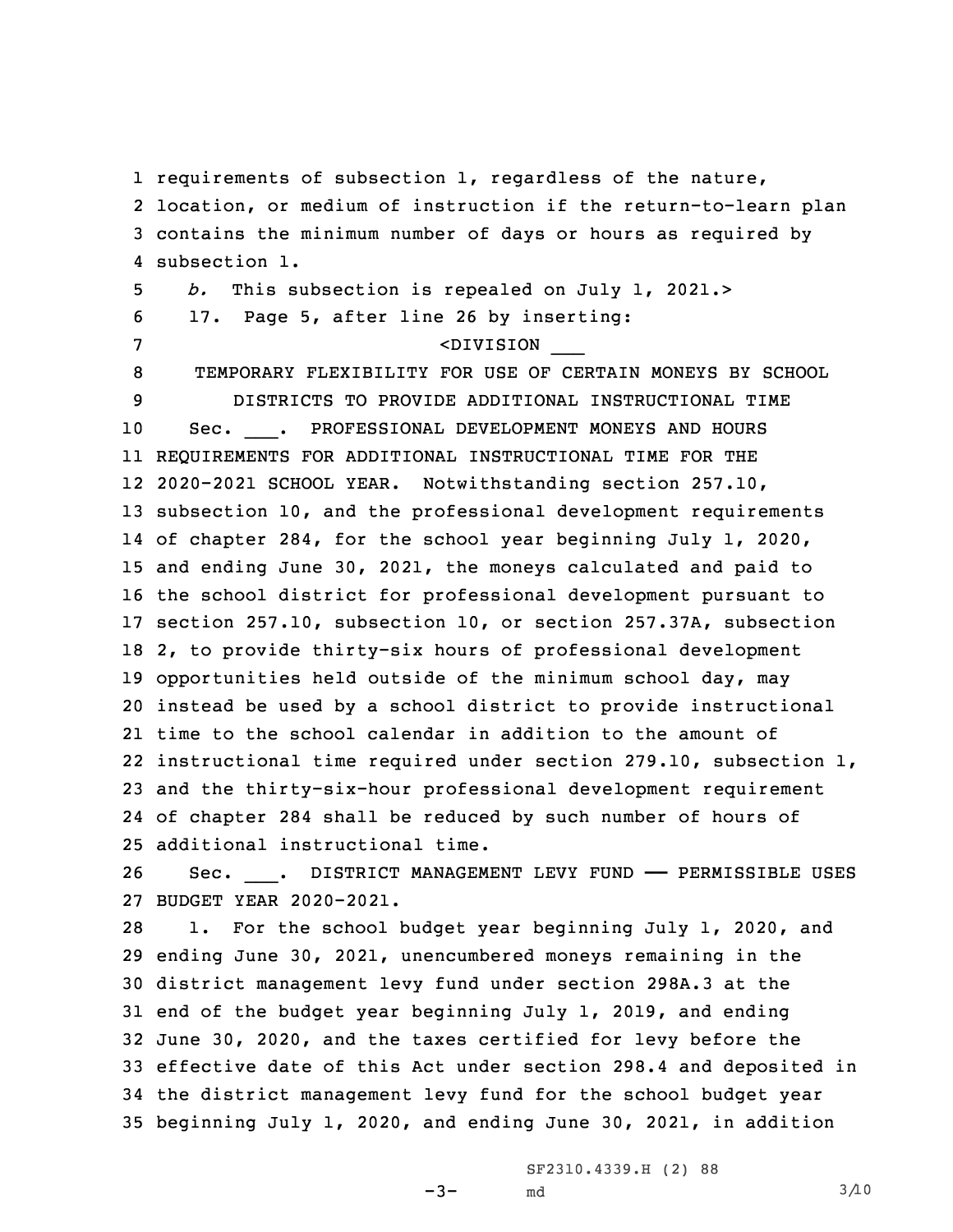to the purposes authorized under section 298.4, may be expended by <sup>a</sup> school district to provide additional instructional time to the school calendar in excess of the amount of instructional time required under section 279.10, subsection 1, during the school year beginning July 1, 2020, and ending June 30, 2021. 2. The board of directors of <sup>a</sup> school district, notwithstanding the budget amendment requirements of chapters 24 and 257, may authorize the expenditure of specified district management levy funds for purposes specified in subsection 1 by resolution of the board specifying the amount to be used and the purposes from which the funds will be reallocated, if the resolution of the board is approved and filed with the department of education on or before June 30, 2021. 14 DIVISION \_\_\_ TEMPORARY FLEXIBILITY FOR CERTAIN EDUCATIONAL INSTRUCTIONAL AND 16 POLICY REQUIREMENTS Sec. \_\_\_. OPEN ENROLLMENT —— EXTENSION OF NOTIFICATION DEADLINE FOR THE 2020-2021 SCHOOL YEAR. Notwithstanding section 282.18, subsection 2, paragraph "a", for the school year commencing July 1, 2020, <sup>a</sup> parent or guardian shall have until July 15, 2020, to notify to the district of residence and the receiving district, on forms prescribed by the department of education, that the parent or guardian intends to enroll the parent's or guardian's child in an online public school in another school district, if the child, another resident of the child's residence, or <sup>a</sup> regular caretaker of the child has <sup>a</sup> significant health condition that increases the risk of COVID-19. The notification shall include the name of the person with the health condition, specify the person's health condition, include written verification of the health condition from the person's physician or licensed health care provider and, for persons other than the child, whether the person with the health condition is <sup>a</sup> resident of the child's residence or the child's regular caretaker. Section 282.18, subsection 3, shall not apply to <sup>a</sup> notification submitted in accordance

 $-4-$ 

SF2310.4339.H (2) 88 md  $4/\sqrt{10}$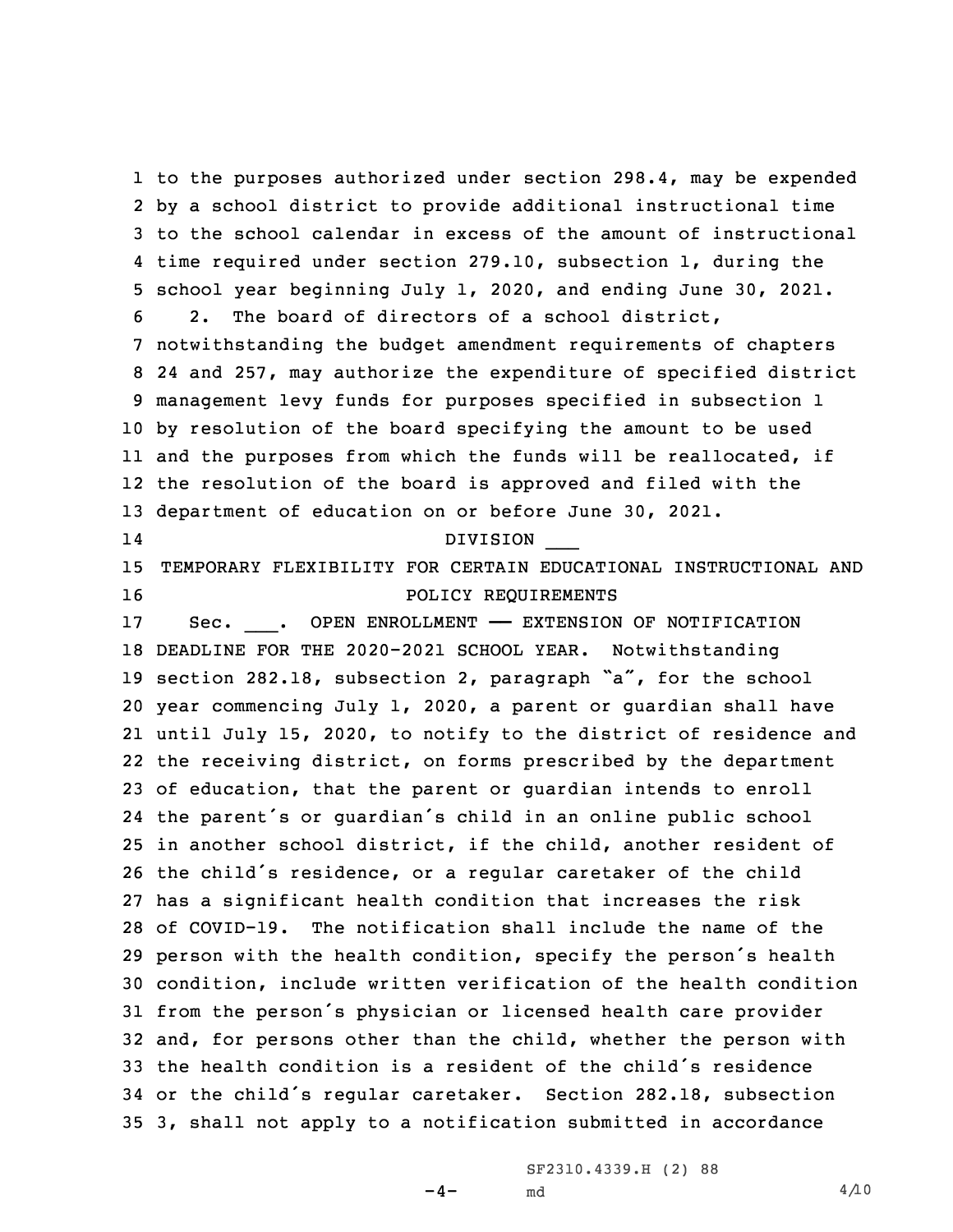with this section. Notwithstanding section 282.18, subsection 2, paragraph "b", the superintendent of the receiving school district is authorized to approve <sup>a</sup> notification received under this section. Within fourteen days of receipt of such notification, the superintendent shall notify the parent or guardian and the school district of residence that the request has been approved or denied. If the notification has been denied or if further review is required, the superintendent shall provide the parent or guardian with an explanation of the approval process and expected timeline for the review. <sup>A</sup> decision to deny <sup>a</sup> request submitted under this section is subject to appeal under section 290.1. The state board shall exercise broad discretion to achieve just and equitable results that are in the best interest of the affected child. This section is not intended to extend the provisions of section 282.18, subsection 2, paragraph "a", for enrollment in <sup>a</sup> physical school district.

 Sec. \_\_\_. SCHOOL DISTRICT DUTIES RELATING TO COMPETENT PRIVATE INSTRUCTION FOR THE 2020-2021 SCHOOL YEAR. For the school year commencing July 1, 2020, each school district shall provide to children receiving competent private instruction available texts or supplementary materials on the same basis as they are provided to enrolled students and shall provide available texts or supplemental instructional materials on the same basis as they are provided to enrolled students when <sup>a</sup> child is under dual enrollment or in <sup>a</sup> home school assistance 27 program.

 Sec. \_\_\_. SCHOOL DISTRICT CLOSURES DURING THE 2020-2021 SCHOOL YEAR. For the school year beginning July 1, 2020, and ending June 30, 2021, if the governor proclaims <sup>a</sup> public health disaster pursuant to section 29C.6, the board of directors of <sup>a</sup> school district may authorize closure of the school district or any school district attendance center due to an outbreak of COVID-19 in the school district or any school district attendance center. School districts are encouraged to follow

 $-5-$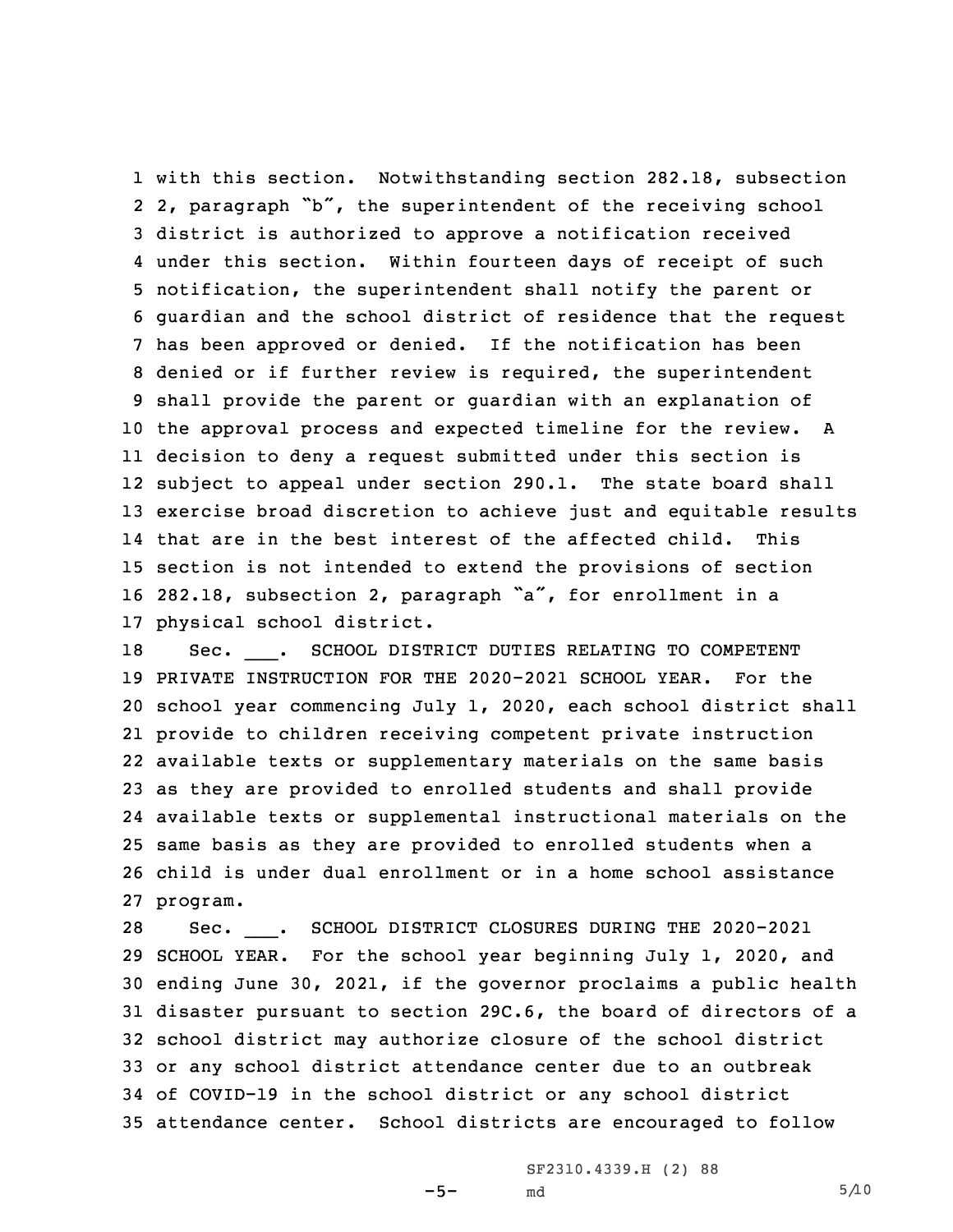guidelines issued by the centers for disease control and prevention of the United States department of health and human services and may consult with the local board of health when determining social distancing measures or authorizing <sup>a</sup> school 5 closure.

6 Sec. \_\_\_. INSTRUCTIONAL TIME PROVISIONS FOR SCHOOL 7 DISTRICTS AND ACCREDITED NONPUBLIC SCHOOLS FOR THE 2020-2021 8 SCHOOL YEAR.

 1. Notwithstanding any other provision of law to the contrary, the instructional time requirements of section 279.10, subsection 1, and the minimum school day requirements of section 256.7, subsection 19, shall not be waived any time during the school year beginning July 1, 2020, and ending June 30, 2021, for school closure due to the COVID-19 pandemic unless the school district or the authorities in charge of the accredited nonpublic school, as appropriate, provide compulsory remote learning, including online learning, electronic learning, distance learning, or virtual learning.

 2. If the board of directors of <sup>a</sup> school district or the authorities in charge of an accredited nonpublic school determines any time during the school year beginning July 1, 2020, and ending June 30, 2021, that <sup>a</sup> remote-learning period is necessary, the school board or the authorities, as appropriate, shall ensure that teachers and other necessary school staff are available during the remote-learning period to support students, to participate in professional development opportunities, and to perform other job-related functions during the regular, required contract hours, even if the accessibility to or by the teachers and other necessary school staff is offered remotely through electronic means. Sec. \_\_\_. TRUANCY REQUIREMENTS FOR THE 2020-2021 SCHOOL YEAR. In addition to the provisions of chapter 299, <sup>a</sup> child who is enrolled in <sup>a</sup> school district or accredited nonpublic school but who does not participate in compulsory

35 remote-learning opportunities, including online learning,

-6-

SF2310.4339.H (2) 88 md 6/10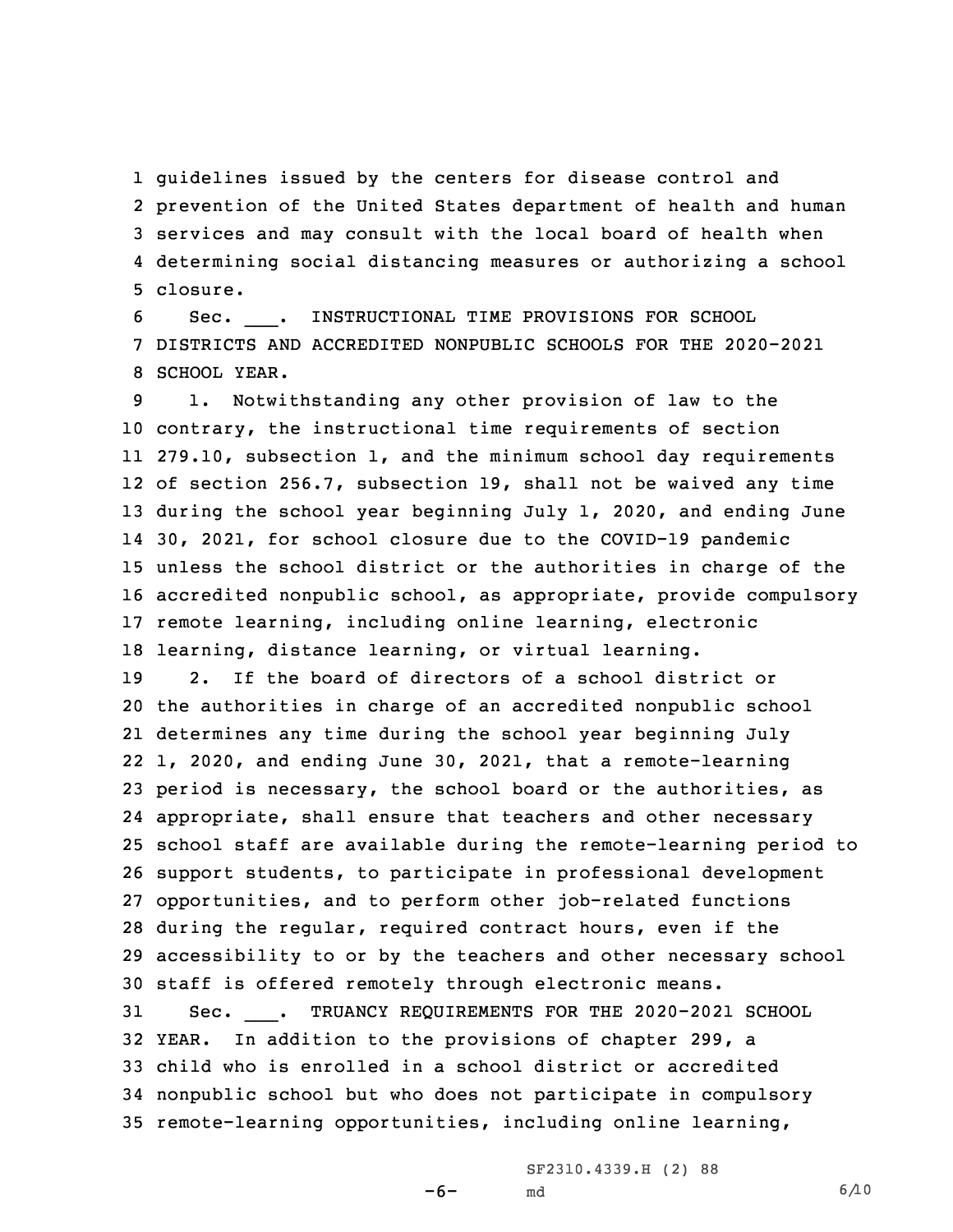electronic learning, distance learning, or virtual learning, offered by the school district or accredited nonpublic school of enrollment during <sup>a</sup> period of school closure implemented any time during the school year beginning July 1, 2020, and ending June 30, 2021, due to the COVID-19 pandemic shall be considered truant. This section is not applicable to <sup>a</sup> child who was receiving competent private instruction or independent private instruction in accordance with the requirements of chapter 299A, whose parent, guardian, or legal custodian notified the school district prior to July 1, 2019. Any child who was enrolled in <sup>a</sup> public school or accredited nonpublic school prior to July 1, 2019, may be subject to the provisions of chapter <sup>299</sup> if the child's parent, guardian, or legal custodian did not, for the school year beginning July 1, 2020, complete and send the report required under section 299.4 to the school district of residence of the child in <sup>a</sup> timely manner. 17 Sec. TEACHER ENDORSEMENT WAIVER FOR THE 2020-2021 SCHOOL YEAR. For the school year beginning July 1, 2020, and ending June 30, 2021, notwithstanding any provision to the contrary, if <sup>a</sup> school district or accredited nonpublic school has made every reasonable and good-faith effort to employ <sup>a</sup> teacher licensed under chapter 272 who holds an endorsement for <sup>a</sup> specified grade level or subject area and is unable to employ <sup>a</sup> teacher with the appropriate endorsement, and the school district or accredited nonpublic school is also unable to develop, or use <sup>a</sup> private provider to provide, an online course that meets the requirements of chapter 256, the director of the department of education may waive the teacher-endorsement requirements for the specified grade level or subject area for the school district or accredited nonpublic school, and the provisions of section 256.9, subsection 48, and section 272.15, subsection 4, shall not apply.

33 Sec. \_\_\_. MISCELLANEOUS POLICY PROVISIONS FOR SCHOOLS 34 FOR THE 2020-2021 SCHOOL YEAR. The following provisions are 35 applicable for the school year beginning July 1, 2020, and

-7-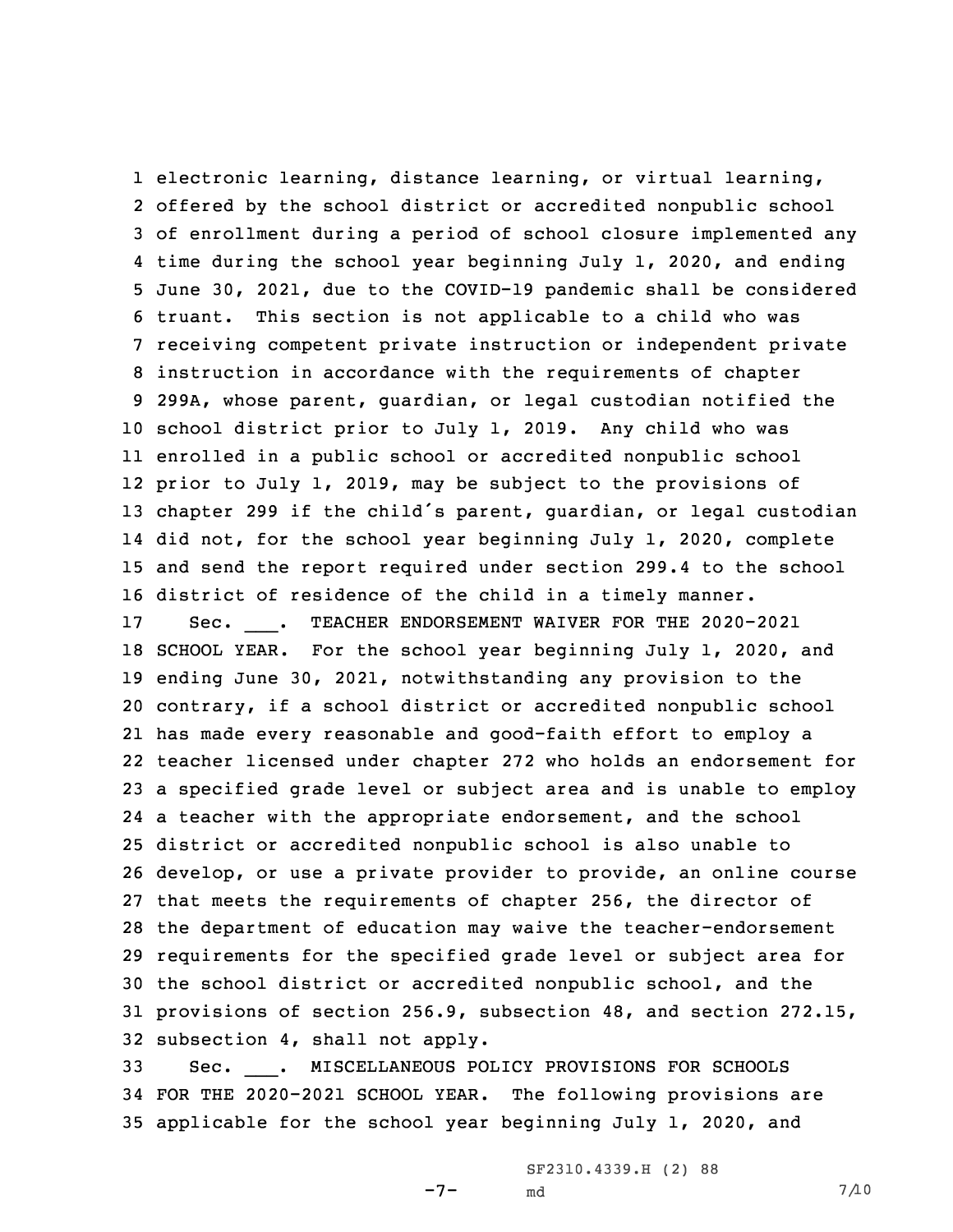1 ending June 30, 2021:

2 1. SOCIAL DISTANCING. In implementing social distancing 3 policies, the board of directors of each school district and 4 the authorities in charge of each accredited nonpublic school 5 shall prioritize core academic subjects.

 2. STATEWIDE ASSESSMENTS. The provisions of section 256.7, subsection 21, paragraph "b", relating to the administration of statewide summative assessment of student progress, and the assessments administered in accordance with sections 279.60 and 279.68, shall not be waived, and such assessments shall be administered to students as required by those sections.

12 3. CPR CERTIFICATION —— EXCEPTION FOR GRADUATION. If a school district or accredited nonpublic school closes on the advice of <sup>a</sup> local board of health, the department of public health, or because the governor proclaims <sup>a</sup> public health disaster pursuant to section 29C.6, <sup>a</sup> student who meets the graduation requirements of section 256.7, subsection 26, paragraph "a", the requirements of section 280.9A, and the school district's or accredited nonpublic school's graduation requirements may graduate without meeting the cardiopulmonary resuscitation certification requirements of section 256.11, section 6, paragraph "c".

 4. NOTIFICATION OF SIGNIFICANT HEALTH CONDITION —— COMPULSORY REMOTE LEARNING. If <sup>a</sup> parent or guardian of <sup>a</sup> student enrolled in <sup>a</sup> school district or accredited nonpublic school notifies the school district or accredited nonpublic school in writing that the student, another resident of the student's residence, or <sup>a</sup> regular caretaker of the student has <sup>a</sup> significant health condition that increases the risk of COVID-19, the school district or accredited nonpublic school shall make reasonable accommodations for the student, on <sup>a</sup> case-by-case basis, to attend school through remote learning. The provision of special education and accommodations for students who have individualized education programs or section 504 plans in compliance with the requirements of

-8-

SF2310.4339.H (2) 88 md  $8/10$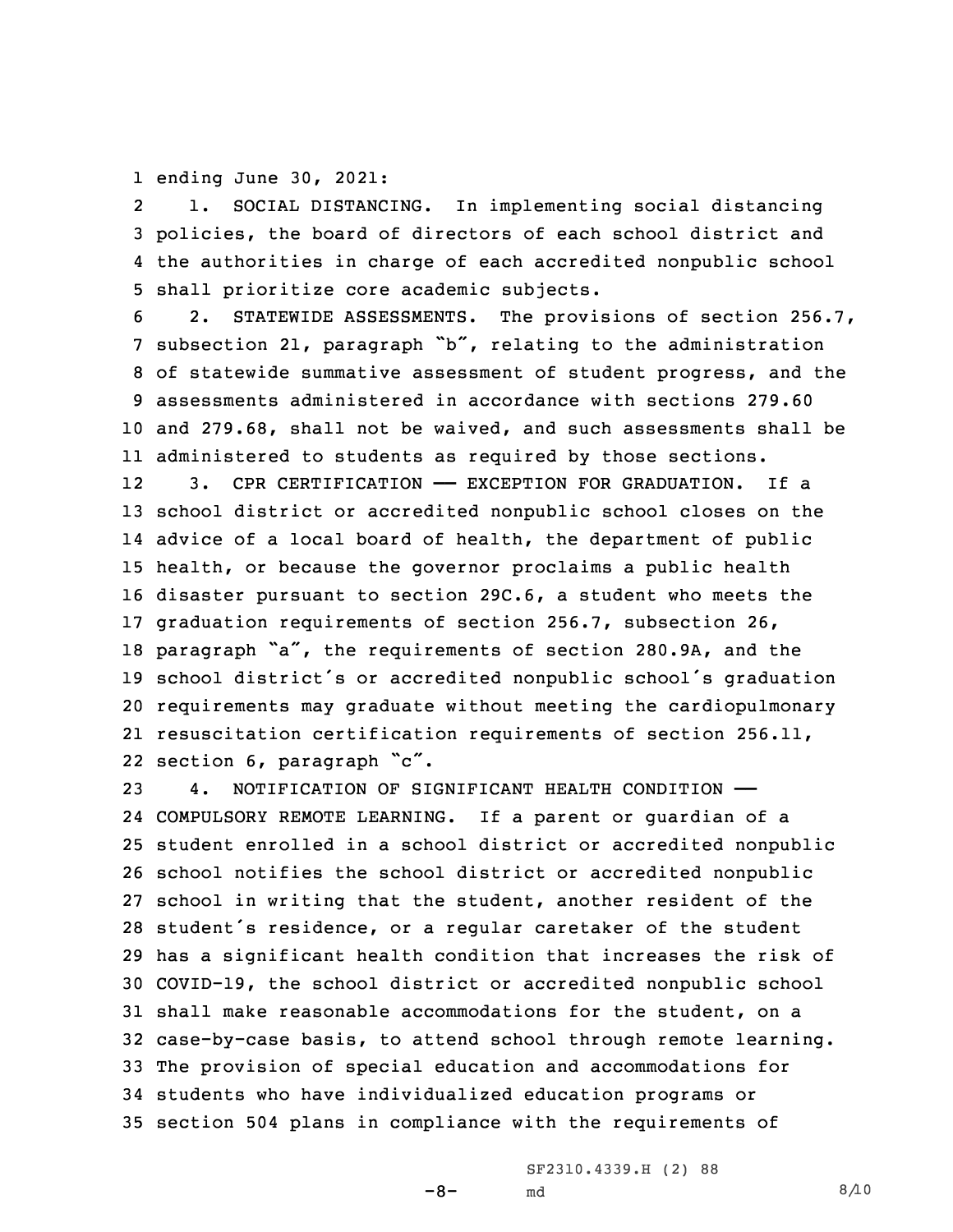section 504 of the Rehabilitation Act, 29 U.S.C. §794, and with Tit. II of the Americans with Disabilities Act, 42 U.S.C. §12131–12165, will be determined by each respective individualized education program team or section 504 team. The notification shall include the name of the person with the health condition, specify the person's health condition, include written verification of the health condition from the person's physician or licensed health care provider and, for persons other than the student, whether the person with the health condition is <sup>a</sup> resident of the student's residence or the student's regular caretaker. <sup>A</sup> school district or an accredited nonpublic school may collaborate with an area education agency or another school district or accredited nonpublic school to provide remote learning opportunities to <sup>a</sup> student who meets the requirements of this section.

 5. Notwithstanding section 256.7, subsection 32; section 256.9, subsection 55; section 256.43; or any other provision to the contrary, <sup>a</sup> school district or accredited nonpublic school may provide instruction primarily over the internet if such instruction is provided in accordance with <sup>a</sup> return-to-learn plan submitted by the school district or school to the department of education in response to <sup>a</sup> proclamation of <sup>a</sup> public health disaster emergency, issued by the governor pursuant to section 29C.6 and related to COVID-19, without regard to whether the school or school district is approved to provide instruction primarily over the internet. Instruction provided pursuant to this section shall be provided by teachers licensed pursuant to chapter 272 and shall assure and maintain evidence of alignment of the courses with the Iowa core and core content requirements and standards.> 18. Page 5, after line 26 by inserting:

 <DIVISION \_\_\_ SCHOOL DISTRICT SAVINGS REPORT Sec. \_\_\_. SCHOOL DISTRICT COVID-19 SAVINGS REPORT FOR BUDGET YEAR 2019-2020. Each school district shall submit <sup>a</sup>

SF2310.4339.H (2) 88

-9-

md  $9/10$